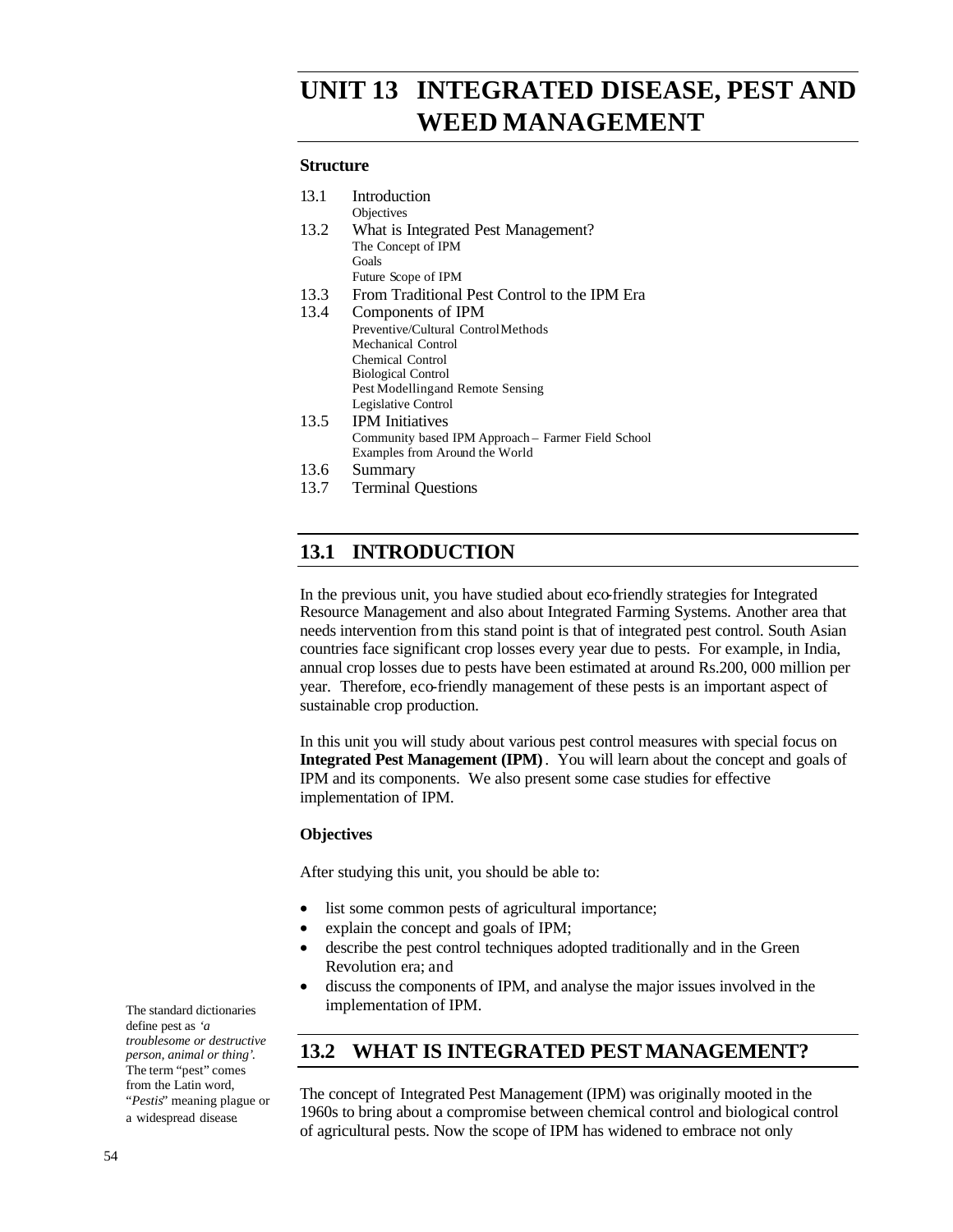chemical and biological control but also other means of control to keep the pest populations below economic injury level.

**Integrated Disease, Pest and Weed Management**

In Fig. 13.1, we show some important agricultural pests. Other than these, some common animals that cause damage to crops and plants include birds, squirrels, rats, whiteflies, termites, mantis, locusts, earwigs, butterflies, etc.



**Fig.13.1: Some important agricultural pests**

Let us now discuss the concept of IPM.

# **13.2.1 The Concept of IPM**

The use of pesticides to control crop damage by pests( see Fig. 13.2) resulted in significant adverse impact on environment and food safety as you have been studying in this programme. IPM arose as a response to the need for eco-friendly management of pests. It requires a detailed understanding of pest biology and ecology, including interaction at the community and ecosystem levels.

Integrated Pest Management (IPM) may be defined as **"a comprehensive approach to pest control that uses combined means to reduce the status of pests to tolerable levels while maintaining a quality environment".**

Thus, the concept of integrated pest management contains *three* basic elements:

- Maintaining insect populations below levels that cause economic damage,
- The use of multiple tactics to manage insect populations, and
- The conservation of environmental quality.

The term pest is anthropocentric (anthropos: man), and is defined differently by diverse segments of the human population. There are no pests in an ecological sense. In the absence of humans, all organisms are just part of an ecosystem.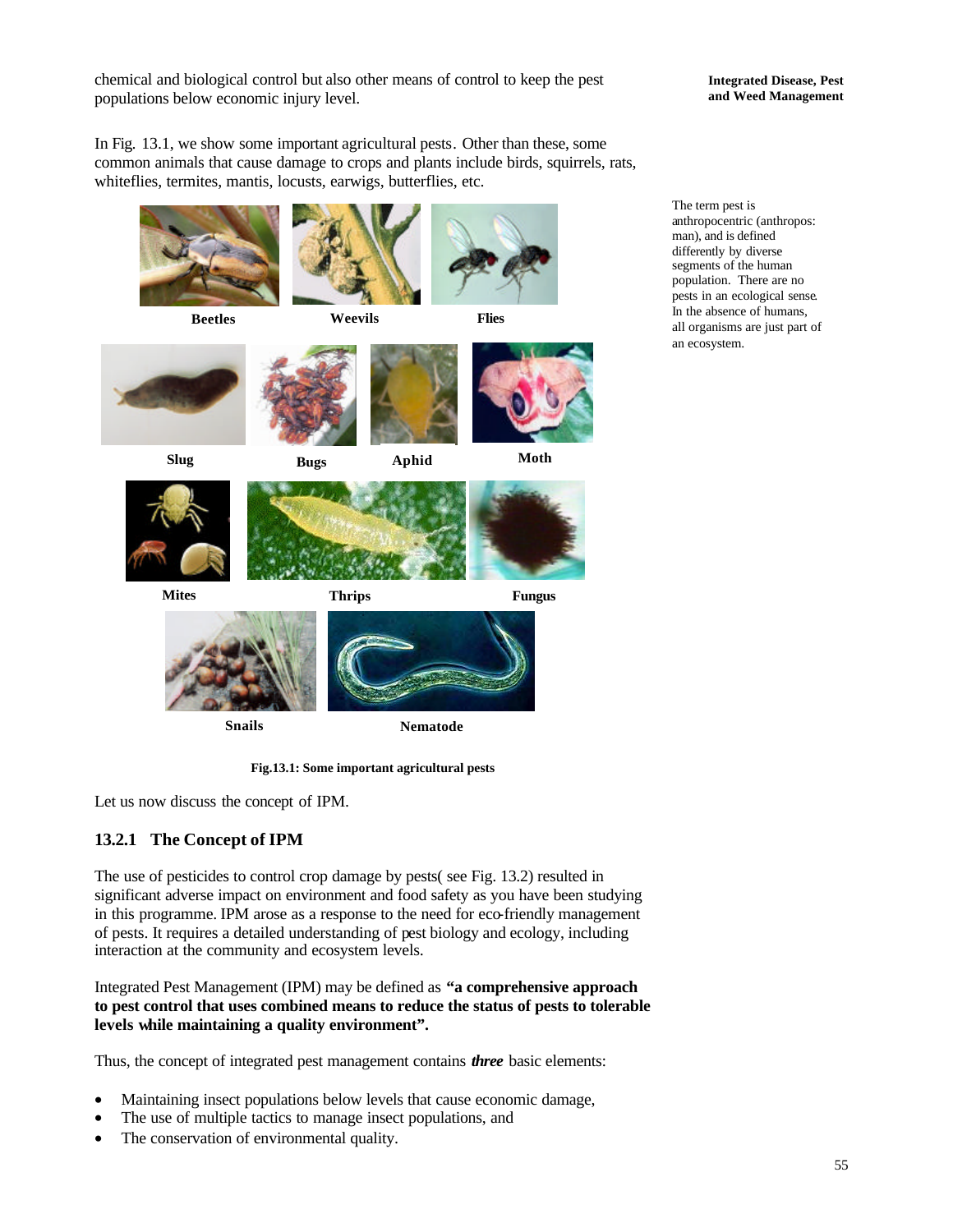# **Integrated** means that all appropriate methods and tactics from many scientific disciplines are combined into a systematic approach for optimising pest control and plant protection.

- **Pest** includes all insects, mites, nematodes, plant pathogens, weeds and vertebrates which adversely affect crop quality and yield.
- **Management** refers to the attempt to control pest populations in a planned, systematic way by keeping their numbers or damage within acceptable levels.



**Strategies for Ecofriendly Agriculture**

> **Fig.13.2: Damage to crops due to pests. a) Seeded lauki damaged by rats; b) nematode attack on lady's finger; c) broccoli damaged by birds**

**IPM** implies an integration of approaches and methods into a management system, which takes into consideration the ecology and the environment and all relevant interactions that pest management practices may have upon the environment in which one or more pest problems may exist. When IPM principles are applied to a given pest problem, it is generally assumed that environmental impact and economic risks have been minimized. Since IPM considers all applicable methods, it is also assumed that emphasis on chemical methods may be reduced when effective non-chemical alternative methods are available. We can sum up this concept as follows.

## **The IPM Concept**

IPM integrates the management of all pests. It is an ecologically based holistic approach that can be applied to any ecosystem.

- **IPM** integrates
	- management of multiple pests (insects, weeds, disease pathogens, nematodes, vertebrates, etc.)
	- pest management tactics on an area-wise basis (many pest control situations are better handled on a large-scale or regional basis).
- ♦ IPM reduces pests to tolerable levels but does not emphasize pest eradication or elimination.
- IPM incorporates economic sustainability as well as environmental and social concerns.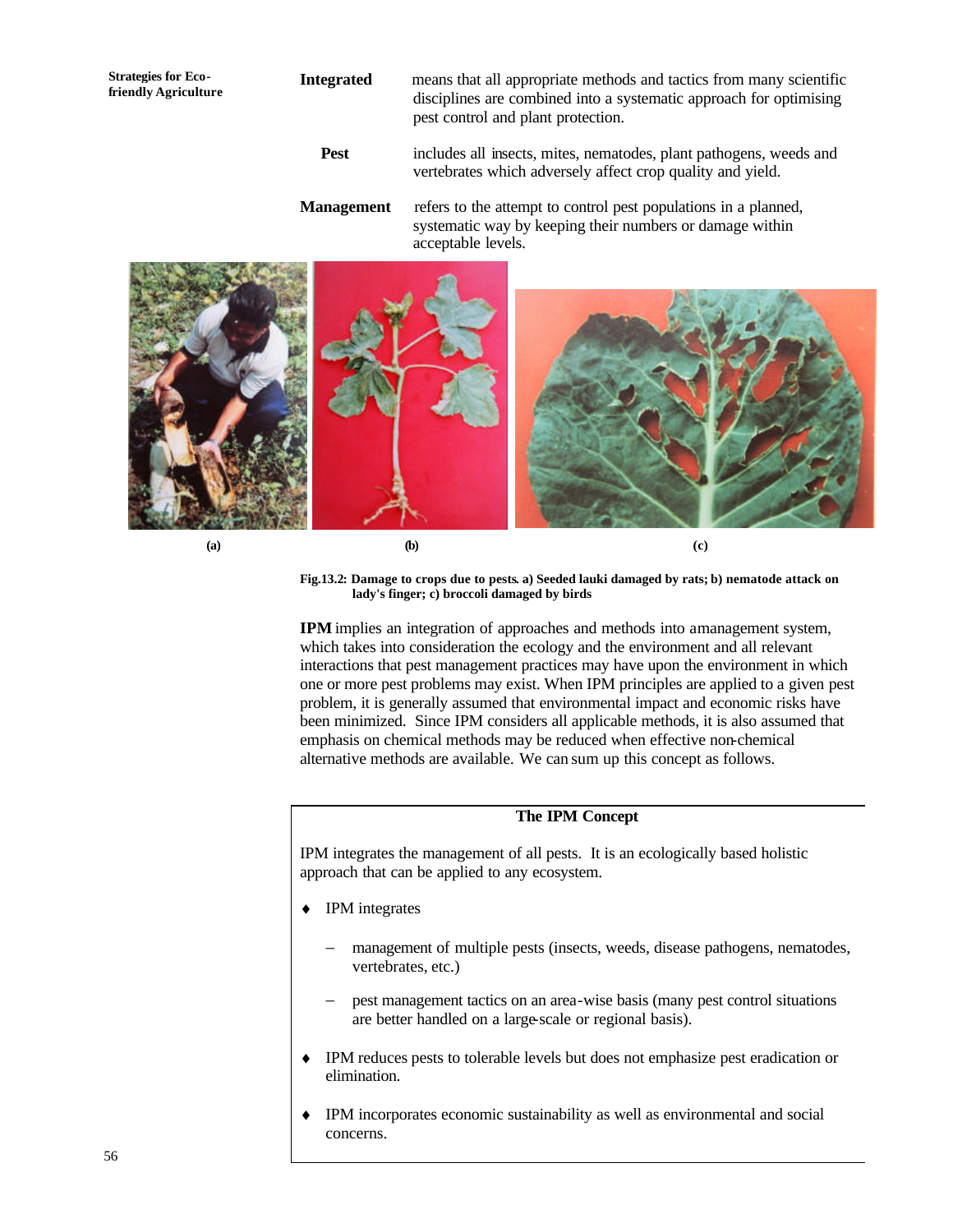## **13.2.2 Goals**

The goals of IPM are:

- Improved pest control and increased crop yield,
- Pesticide management,
- Economical crop protection,
- Reduction of Environmental Contamination.

Let us elaborate these further.

- **Improved Pest Control:** IPM aims to provide more effective pest control to maintain crop quality and yield. By implementing alternatives to strict dependence on pesticides, IPM makes use of a balanced approach. It relies, for example, on cultural practices, natural enemies (parasites or pathogens) of pests and host plant resistance as well as chemicals. By reducing the use of pesticides, IPM emphasizes on biological control and the conservation of natural enemies already occurring in the field.
- **Pesticide Management:** Whereas the use of pesticides is not altogether done away with, IPM aims at a more efficient and sensible approach to pesticides, thus increasing their effectiveness and useful life span, decreasing possible adverse effects, ensuring a more rational use and minimizing pesticide resistance problems. Pest resurgence and secondary pest out breaks (often caused by elimination of natural enemies with pesticides) are minimized.
- **Economical Crop Protection:** IPM aims to control pest populations more economically. For example, simply by treating crops as needed, instead of merely by the calendar, IPM reduces crop protection costs by reducing the amount of pesticide used and the number of applications.
- **Reduction of Environmental Contamination:** IPM's social goal is to better safeguard farm workers' safety, people's health, plant life and the environment from possible harmful side effects associated with pesticides. It aims to ensure food safety through reduction of pesticide residue in food products, and decrease the contamination of soil, surface water, ground water and air though. Practices that maintain environmental quality can conserve natural enemies and beneficial pests that may help lower the pest status of target insects. In this approach, the pollinators, wild life and endangered species are also protected from potential hazards of pest control.

While there is general agreement about the multiple goals of IPM, different people prioritise them according to their background, interests, and local needs. Thus, farmers, researchers, agricultural input suppliers, environmental activists, and the public may have different legitmate viewpoints on the relative importance of a particular goal.

Extension personnel working in the implementation of IPM programmes usually rank IPM goals as follows:

- 1. reduced costs;
- 2. reduced risk of output loss;
- 3. reduced chemical use;
- 4. improved environment; and
- 5. improved on-farm health and safety.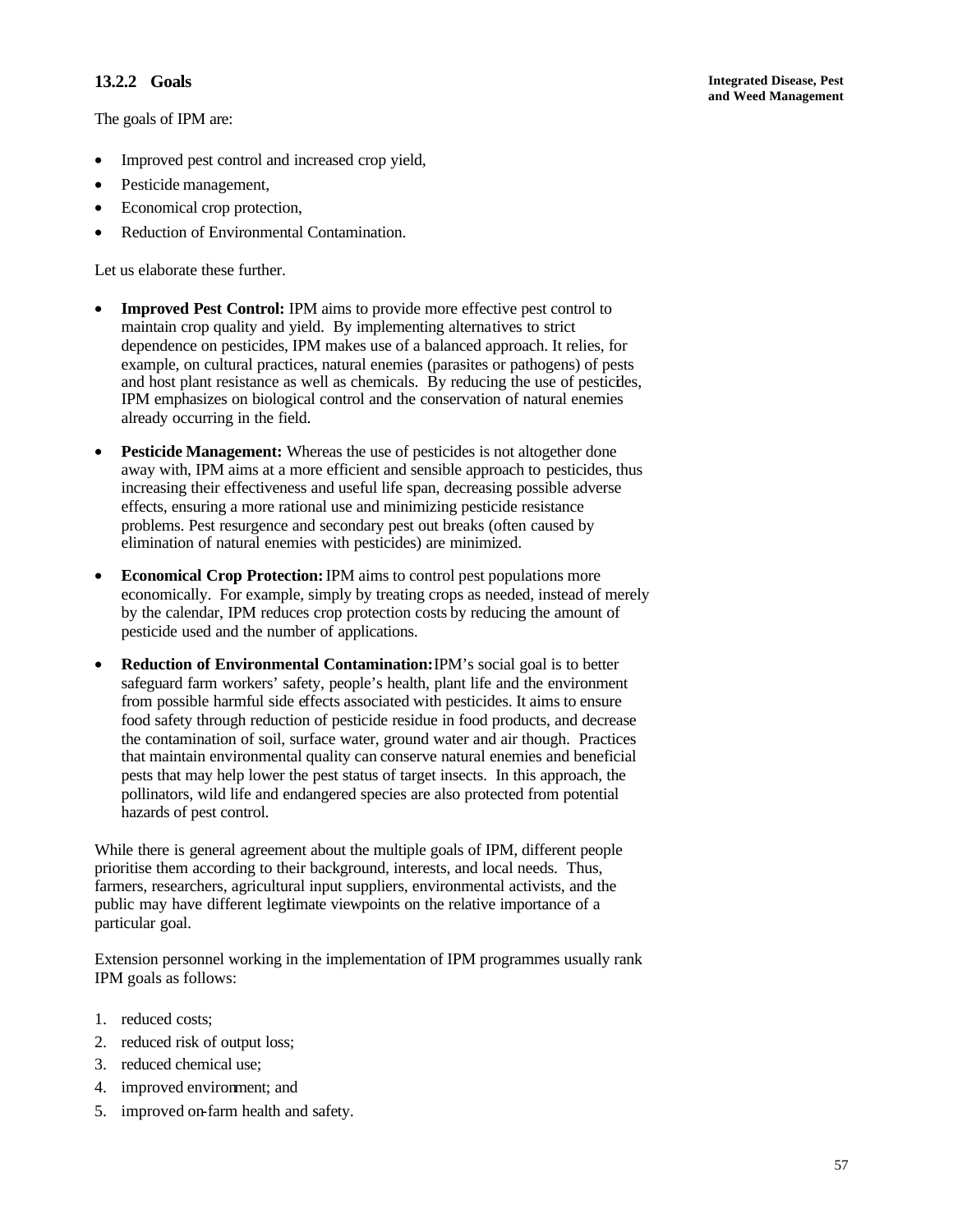For agricultural suppliers, the most important IPM goal is profitability, followed by increased options based on increased information, reliability and company reputation, and environmental safety.

For crop and pest management experts, the most important goals could be increased options and benefits followed by profitability, reduced chemical use, and reliability.

The relative importance of the goals of IPM is likely to change, depending on local need, from the early emphasis on farm-level profitability to the current emphasis on reduction of pesticide use. People are currently focusing on the harmful effects of the use of pesticides as a social goal.

The goals of IPM are quite in tune with sustainable agriculture and a brief discussion on this point here will not be out of order.

#### **Sustainable Agriculture and IPM**

You know that sustainable agriculture is a food production system which is ecologically, economically, and socially viable, in short term as well as in long term. It

- yields plentiful, high-quality food and other agricultural products,
- promotes the health of the environment without depleting or damaging natural resources (such as soil, water, wildlife, fossil fuels, or the germplasm base),
- supports a broad base and diversity of farms and the health of rural communities.

All these goals are compatible with the goals of IPM for the following reasons.

*IPM has had a traditional "low input" approach*. From the beginning of what may be called the "IPM era" the judicious use of pesticides was emphasized. This is underlined in the economic threshold concept wherein pesticides are not applied unless pest levels are high enough to potentially reduce profits. Thus, IPM programmes have reduced costs yet preserved crop quality and yield.

*IPM is founded on systems approach* which requires that all crop management practices be carefully evaluated with respect to its impact on the system and utilized, modified or rejected based upon its influence upon the entire system. This well founded philosophy of pest management coincides and supports the stated objectives of sustainable agriculture.

*IPM recognizes the importance of protecting the environment*. Consideration for off-site effects, non-target organisms, pesticide resistance, destruction of beneficial organisms, and other negative aspects of pesticide use are avoided in pest management programs to the extent possible.

*Thus, IPM provides practical support for sustainable agriculture*. A sustainable agriculture system requires flexible pest management programmes which allow farmers to test various components and utilize tactics which prove useful. IPM programmes have developed this flexibility through the years and are able to help farmers devise individualized plans.

The specific practical contributions IPM can make to sustainable agriculture are

- proven scouting procedures and economic thresholds for a wide array of crops and pests;
- crop management considerations when designing pest management programmes;
- practical experience on designing and operating on-farm tests and demonstrations.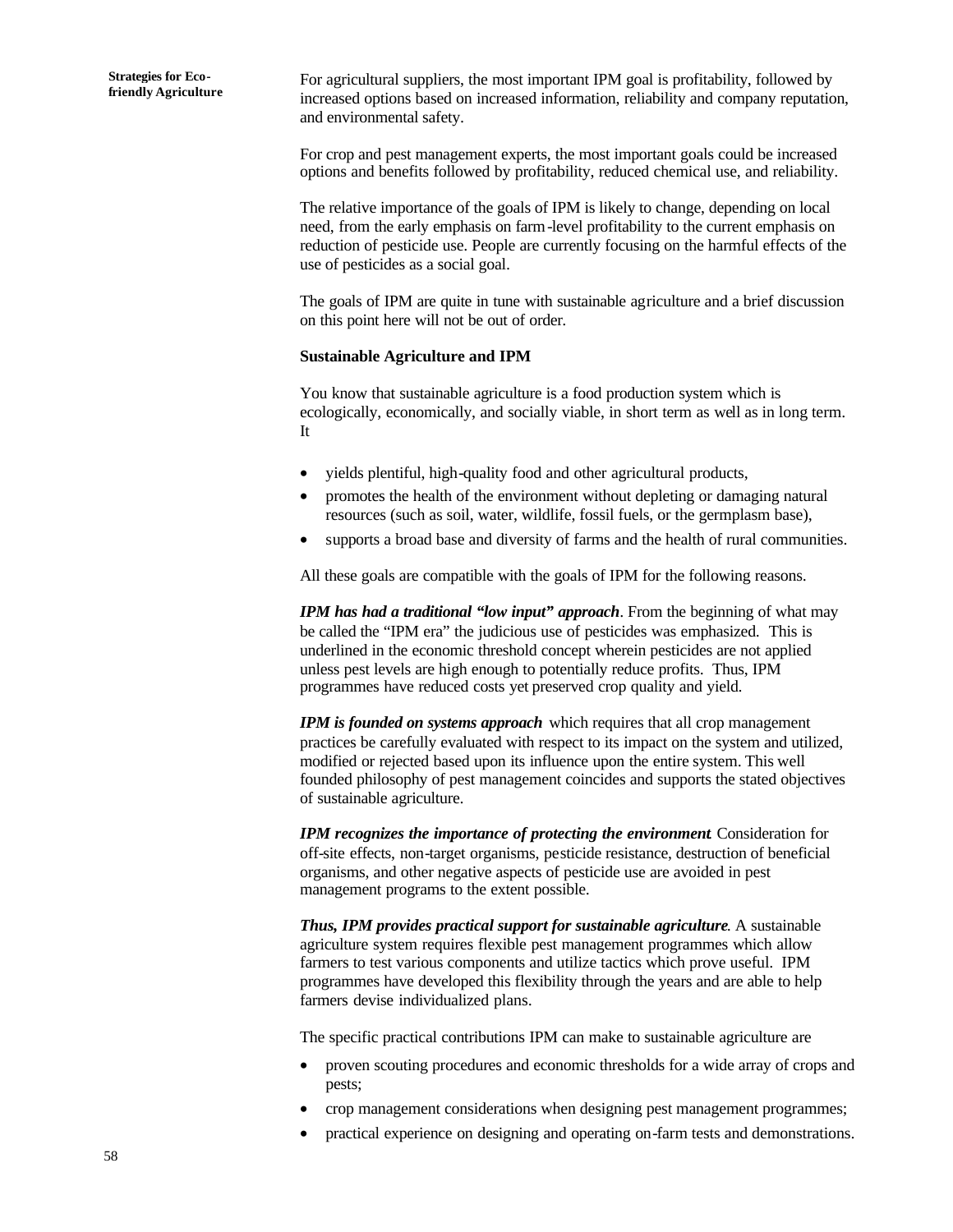## **13.2.3 Future Scope of IPM**

The future of IPM promises to be an exciting and challenging era with tremendous scope for advancement in technology. The technological era with Internet capabilities provides tremendous opportunities to access information quickly, but it also presents challenges in reaching masses appropriately. We now briefly discuss the future scope of IPM from different perspectives.

#### **Research, Development and Extension**

Technological research and development is expected to revolutionise the IPM strategies. Although IPM concepts have already proven themselves, much research needs to be done, e.g., to determine the economic thresholds for many crops. Technologies are available only for few pests/crops, e.g., sugarcane, rice, cotton, vegetables etc. The IPM techniques, which have been successfully employed, are mainly the use of resistant varieties and bio-agents/bio-pesticides and these have been so far demonstrated on a limited scale; the user confidence in these approaches is still rather low. Effective IPM programmes could reduce substantially the expenditure on pesticides and ensure a better, safer environment.

Computer programs are required to integrate the vast material and data needed for simulation, prediction and control of pest populations. Technologies to develop nonhuman or automated scouting equipment need to be researched. Weather and geographic data need to be taken into account. On the whole, a massive boost to research and development efforts on IPM is required, which implies availability of trained manpower at all levels.

There is a lot of scope in the services sector, setting up of bio-control labs to make available bio-control agents, pesticide/bio-pesticide application services and maintenance of plant protection equipment.

#### **Policy Environment**

.

Most of the plant protection techniques used in IPM are not yet very attractive to private entrepreneurs and farmers in South Asian countries do not have easy access to IPM methods. There is a need for appropriate policies to promote more widespread adoption of IPM and requisite financial support to take up these activities on a large scale.

Legal aspects also need to be explored so that in the ultimate analysis, IPM becomes more efficient and economical. For example, stricter regulations concerning pesticide use on farm need to be implemented.

#### **Socio-economic Considerations**

IPM is considered knowledge intensive and requires much more understanding of the agro-ecology which inhibits farmers from readily adopting them. Despite the great appreciation of IPM approach, the adoption of IPM at the field level is generally poor in most developing countries, barring in rice especially in selected South-East Asian countries. The usual implementation tactics have been to give instructions to farmers to follow certain recommendations. This was attributed to component approach, which viewed IPM as an integration of tactics. However, this approach did not empower farmers.

More participatory approaches for adoption of IPM should be encouraged to expand the scope of IPM in the future. The Farmer Field School (FFS) approach (see Sec. 13.5) made a significant impact on improving farmers' overall skills in IPM.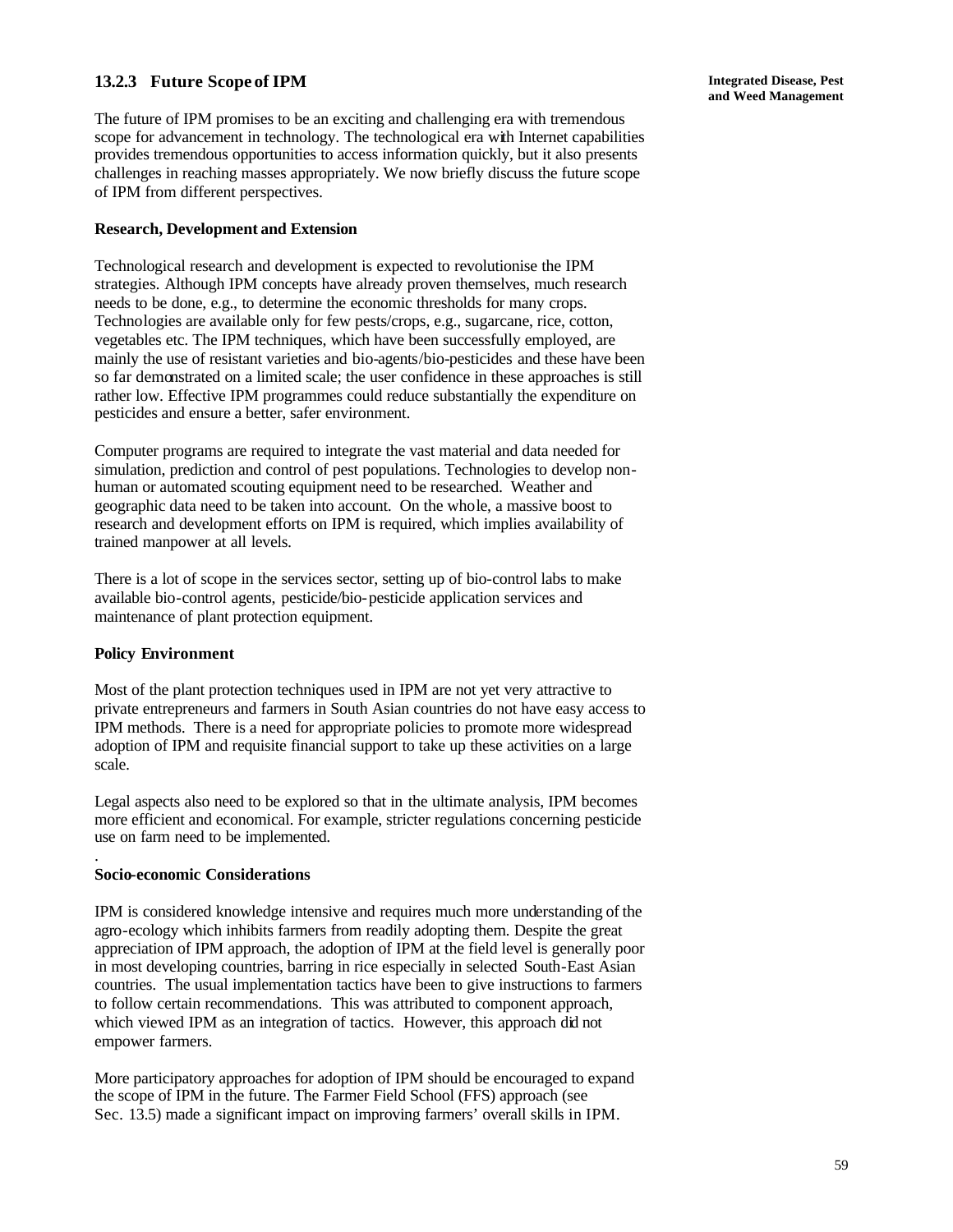Future improvement of the FFS should involve the following:

- Upgrading and encouraging further technical studies,
- Focusing more on processes rather than results,
- Developing steps to encourage farmers to continue experimenting after FFS,
- Working with interested national researchers who are committed to ecological IPM.

Training by voluntary or non-governmental organizations has also been found effective in imparting knowledge and skills to the farmers. Active participation of greater number of NGOs would help considerably in popularizing the eco-friendly IPM practices among farmers.

Society's concern for the safety of food supply and preservation of endangered wildlife will direct major changes in the future of IPM. IPM must be viewed as a sound investment for preserving or protecting natural resources. IPM's future will depend upon how communication flows between the scientific community, the public and decision makers.

Certification of crops raised according to IPM or some other ecology-based standards may give growers a marketing advantage as public concerns about health and environmental safety have increased.

By using labels and other active marketing strategies (newspapers, brochures etc.), awareness and acceptance of IPM by consumers is enhanced because it will have positive consequences for human health.

These "eco-labels," as they are known, are becoming more popular, with over a dozen brands now in existence. They may provide for a more certain market and perhaps a price premium to help farmers offset any costs associated with implementing sustainable farming practices.

So far, we have discussed the concept, goals and future scope of IPM. You may like to ascertain whether you have grasped the concepts discussed so far.

#### **SAQ 1**

- a) Outline the concept of IPM.
- b) In your opinion, how should the goals of IPM be ranked? Give reasons for your answer.

We now turn our attention to the pest control techniques and see how these have evolved from the past to the present IPM era. This will also give you an idea of the need for IPM.

# **13.3 FROM TRADITIONAL PEST CONTROL TO THE IPM ERA**

Three distinct phases can be identified in the evolution of pest control: The traditional era, the era of pesticides and the IPM era.

#### **Traditional Approaches in Pest Control**

Traditional approaches like crop rotation, field sanitation, deep ploughing, flooding, collection and destruction of damaged or infested plants etc. were among the oldest methods employed by humans to minimize the damage caused by pests. This was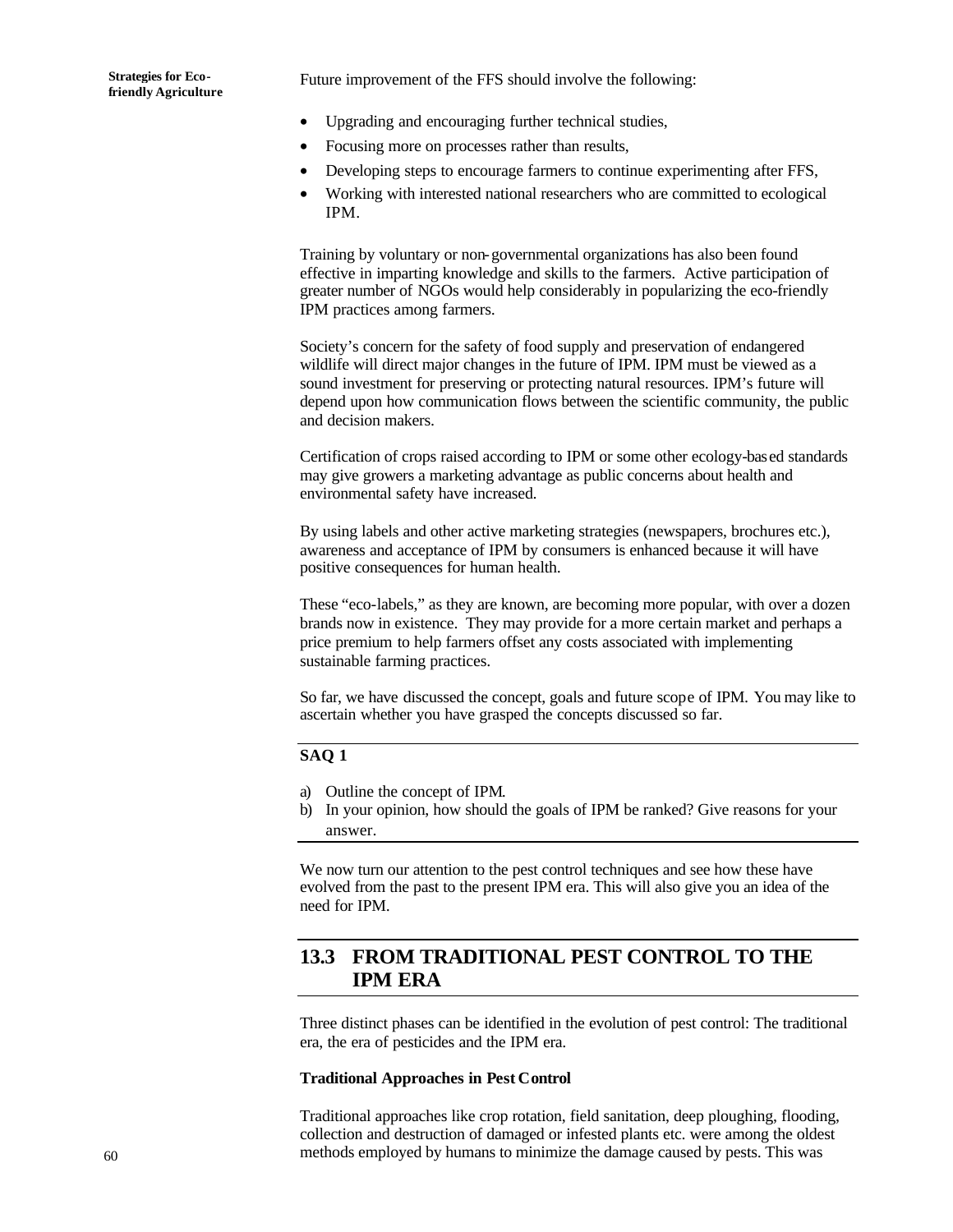accompanied by the use of plant products from *neem*, chrysanthemum, rotenone, tobacco and several other lesser known plants in different parts of the world and a number of synthetic inorganic insecticides containing copper, arsenic, mercury etc. The focus of pest control shifted from traditional control practices to chemical control in the late 1930s.

#### **Era of Pesticides (1939-1975)**

The era of chemical pesticides, started with the discovery of insecticidal properties of DDT in 1939. Then came a number of other insecticides, which played a major role in pest management by successfully controlling the pests and increasing crop production. The success of high yielding varieties that ushered in the "**Green revolution**" was partially due to the crop protection umbrella of pesticides. Pesticides consumption increased all over the world from a few hundred tons in the 1950s to hundreds of thousand tons in recent years, a large fraction of which is used in agricultural sector.

For example, the consumption of pesticides in India increased from 434 tons in 1954 to more than 90,000 tons in recent years. Still, the average use of pesticides in India is about 500 grams per hectare against about 1.5 to 3 kg per in USA and 10 to 12 kg per hectare in Japan.

Although chemicals have been extremely beneficial in crop protection, an almost total dependence on pesticides resulted in unintended and unforeseen problems such as:

- Environmental contamination,
- Pest resistance,
- Improper use of chemical pesticides,
- Secondary pest outbreaks,
- Natural enemies targeted,
- Resurgence of original pest population due to cological imbalance, and
- Energy crisis and escalated pesticide costs.

Since pesticide use began to be legally restricted due to the above-said possible adverse effects on people and on the environment, and since some pesticides became less effective for the variety of reasons listed above, a more comprehensive, ecologically based approach to crop protection was clearly called for.

#### **Era of Integrated Pest Management (IPM)**

The Agenda 21 of the United Nations Conference on Environment and Development (UNCED) at Rio de Janeiro in June 1992 approved and accepted IPM as an approach to reduce the use of pesticides in agriculture. In view of the global concern and the benefits of IPM programme, developing countries are also adopting IPM as the main strategy of plant protection in the overall agricultural production programmes. Although chemical pesticides continue to play an important role in the IPM program, these products are used selectively and judiciously and the dependence on pesticides as the exclusive tool for pest control is getting reduced.

Effective IPM consists of the following approaches:

- **Exclusion:** This seeks to prevent pests from entering or establishing in areas currently not infested, thus stopping problems before they arise.
- **Suppression:** This refers to the attempt to reduce pest populations below the level at which they would be economically damaging, so that they are no longer a problem. This includes temporary limitations of localized pest out breaks on an emergency basis.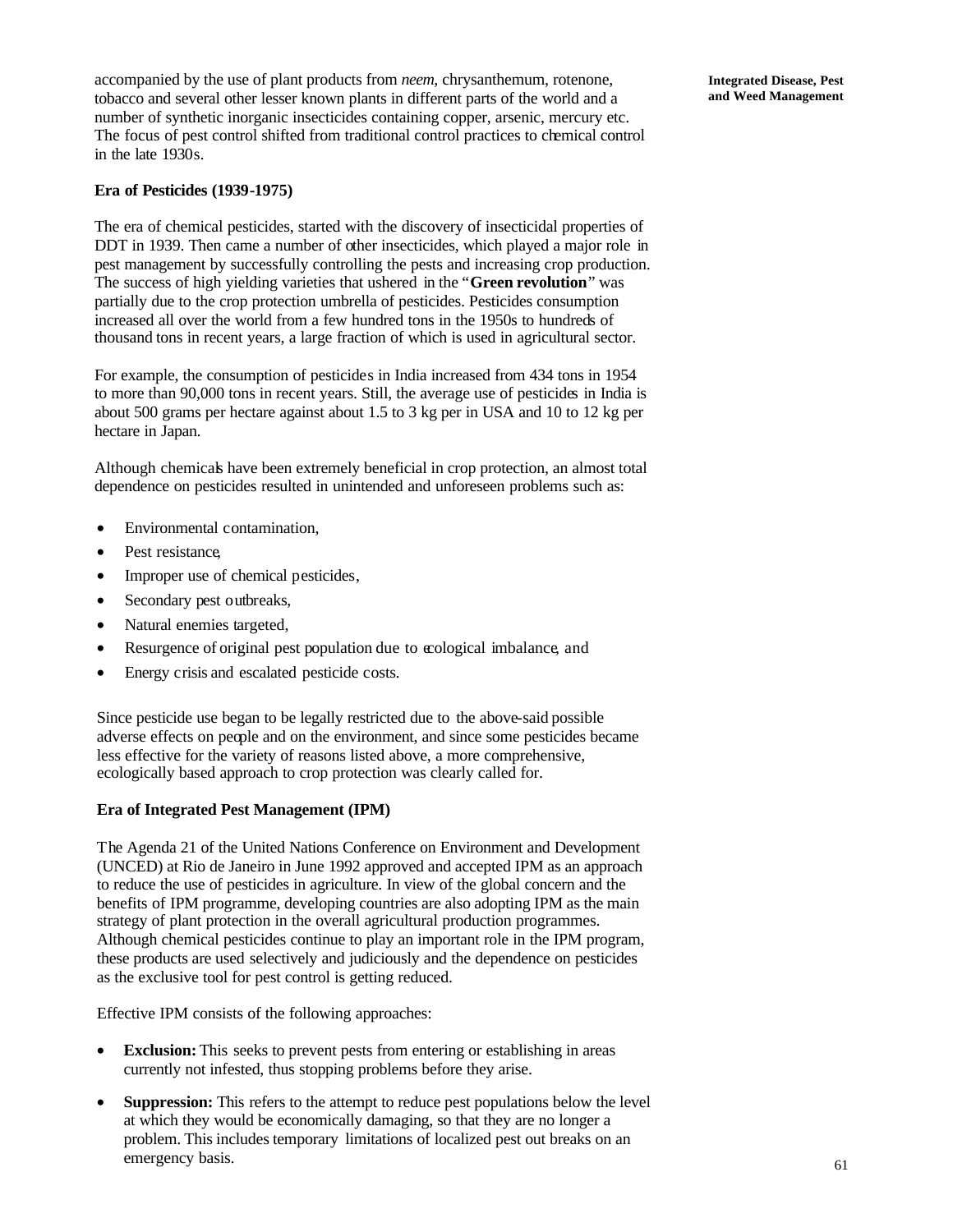- **Eradication:** It strives to eliminate entirely certain pests whose presence, however minimal, cannot be tolerated.
- **Plant resistance** : It stresses the effort to develop healthy, vigorous strains that will be resistant to certain pests.
- **Management of within-field populations:** This occurs at the within-field spatial scale on a continuing basis because the pest is well established in an area.
- **Area-wide pest management:** For some pests, management must be extended to the regional level to achieve population regulation, especially for many viral diseases and for some mobile insects. This strategy is referred to as **area wide pest management**, and requires the cooperation of people throughout the range of the pest.

In order to implement these approaches, the following steps are often taken:

Pest surveillance and monitoring The identification of key pests and beneficial organisms is a necessary first step. In addition, biological, physical and environmental factors which affect these organisms need to be ascertained. This involves the systematic collection of pest and crop data from the field (pest distribution, growth stage, population, crop stage, etc.). The information is used, in the short term, to make predictions about pest populations. It is also used to make immediate pest management decisions to reduce or avoid economic crop loss.

In the long term, field scouting and monitoring is important in evaluating the success or failure of pest management programmes and for making sound decisions in the future. Monitoring helps in pinpointing early outbreaks and the progress of infestation. It also enables decisions to be made on control strategy and the efficiency of the treatment. The application of suitable control strategy at the right time results in its efficient use and reduces the frequency of treatment.

- **A prediction of loss and risks** involved is made by setting an economic threshold. Pests are controlled only when the pest population threatens acceptable levels of quality and yield and then remedial action is taken. The level at which the pest population or its damage endangers quality and yield is often called the **economic threshold**. The economic threshold is set by predicting potential loss and risks at a given population density. This estimation takes into account weather data, state of crop development, markets, risk benefit, costs and kinds of control available.
- An action decision must be made. In some cases pesticide application will be necessary to reduce the crop threat, while in other cases, a decision will be made to wait and rely on closer monitoring.
- **Evaluation and follow-up** must occur throughout all stages in order to make corrections, assess levels of success and to project future possibilities for improvement.

In this section you have studied about the evolution of pest control techniques and approaches from the past to the present. You may like to stop for a while and review what you have learnt.

#### **SAQ 2**

- a) Explain in you own words why the need for IPM arose.
- b) Outline the major approaches to pest control followed in the IPM era.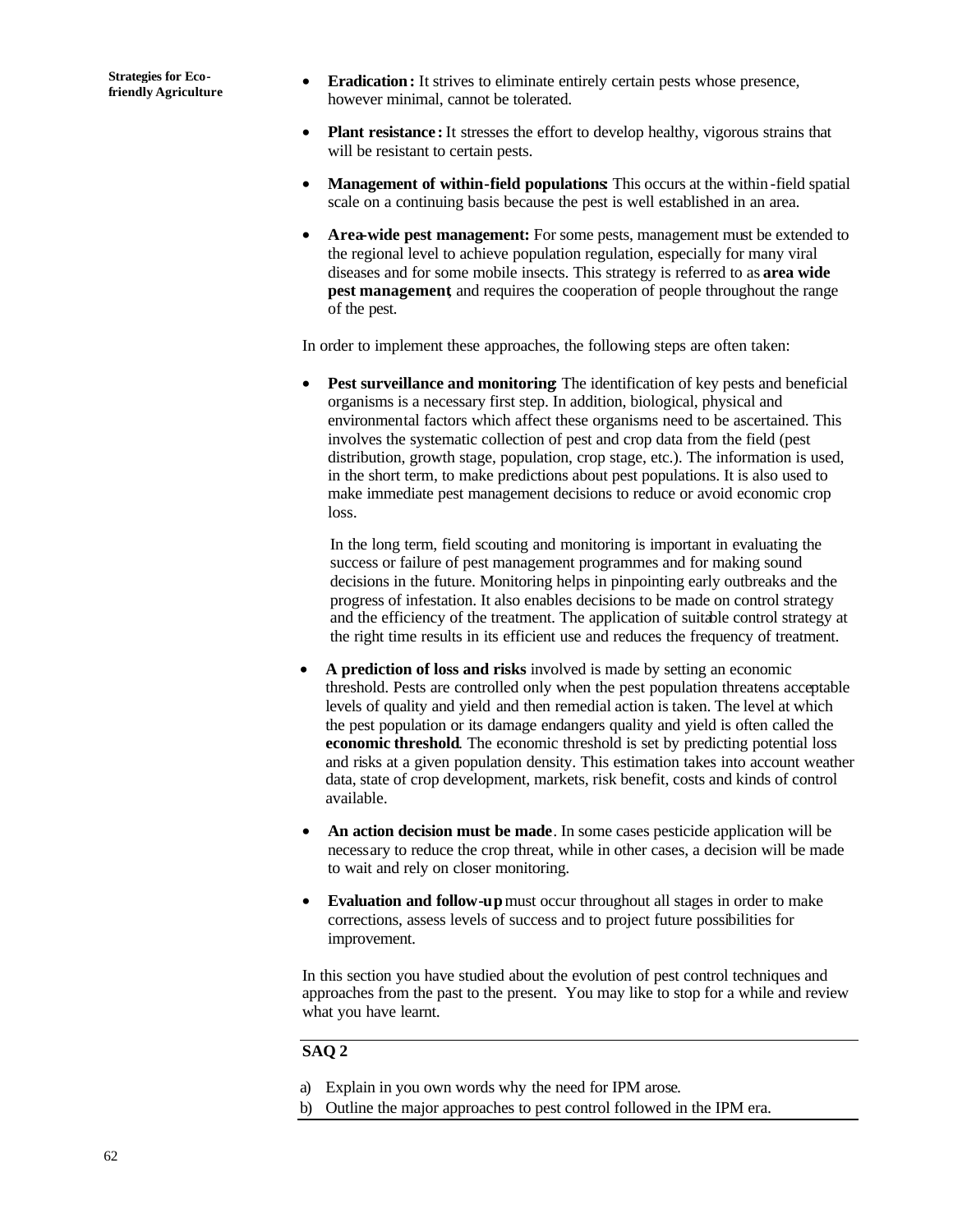# **Integrated Disease, Pest 13.4 COMPONENTS OF IPM and Weed Management**

So far we have discussed the concept of IPM, and the approaches to IPM. You may like to know: What are the pest management practices followed in IPM? Preventive cultural control, mechanical control, chemical control, biological control, pest modelling and remote sensing, and legislative control are the major components of IPM and we now discuss these briefly.

## **13.4.1 Preventive /Cultural Control Methods**

You have learnt in the previous section that prior to the advent of the chemical era, people relied on cultural control. It is one of the major control methods in IPM; it involves the use of practices which make the environment less favour able for the survival, growth, reproduction or dispersal of pest species. It is also called **ecological control**. A number of cultural control techniques are currently practiced in pest management and here we describe a few of the most common and potentially useful ones.

**Sanitation** involves the removal or destruction of breeding, refuge, and overwintering sites of pests. Control of annual weeds, especially before seedling stage not only reduces weed pressure, but also reduces crop pests and diseases that shelter in, or feed on them. Seeds are treated with pesticides, hot water or solar energy to control pests and diseases. Seeds, manure and irrigation water free of weed seeds, pests and diseases, are used. Sanitation also involves the removal of the whole plant infected with pest or diseases and destruction of weeds.

**Crop rotation** is effective for pests that have a narrow host range and dispersal capacity and cannot survive for long periods of time (i.e., one or two seasons) without crop or favoured host contact. This includes all plant pathogens, nematodes, insects and a number of weeds. This technique is economical and important in the control of many nematode problems. Crop rotation also provides the opportunity for using a wider range of herbicides for controlling weeds. Strip farming, intercropping and multi-cropping have also shown reduction in pest problems.

**Tillage** timing and its type can markedly influence the soil environment and affect the survival of insect pests or their natural enemies. Tillage practices can kill pests by mechanical injury, starvation, desiccation and exposure. For example, deep ploughing immediately after harvest destroys insect pests and seeds of various weeds by exposing them to their natural enemies like birds and to the action of sun and wind.

**Mulches** help to retain moisture in the soil and can impact insect populations.



**Fig.13.3: Plastic mulching in field**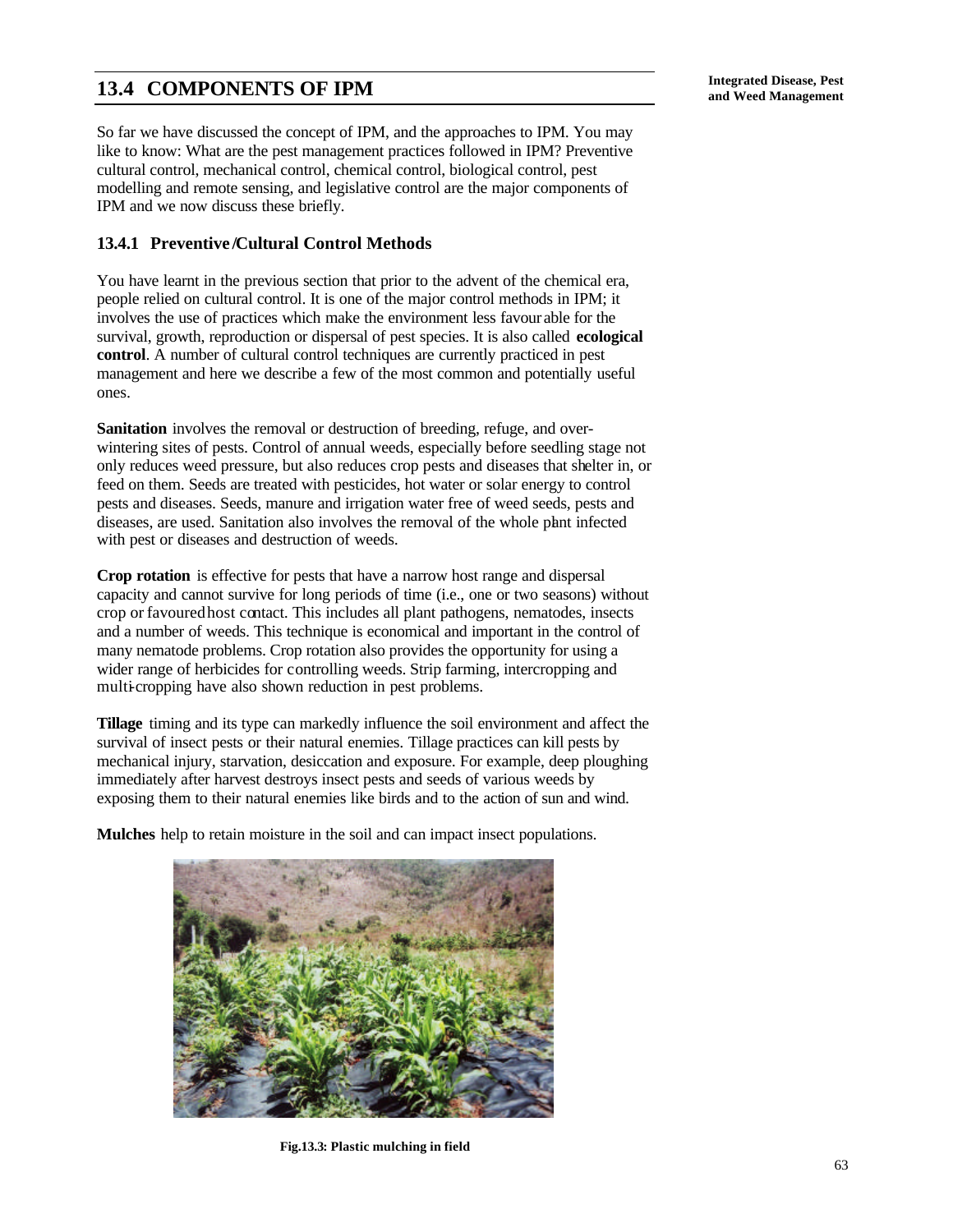#### **Strategies for Ecofriendly Agriculture**

Kairomones are chemicals produced by a membe r of one species that have a beneficial effect on the recipient member of another species.

**Trap cropping** is a technique of growing crops that attract insects and other organisms so that the target crop escapes pest attack. The attractiveness of trap crops may be enhanced by use of insect pheromones, plant kairomones or insect food supplements.

**Irrigation management** can be used for pest control purposes. Small pests such as aphids are easily washed off plants by overhead irrigation, and soil insects may be killed by the pressure of swelling soil particles in saturated soils.

**Sowing and harvesting schedules** can be altered to control pests. Sowing period can be suitably advanced or delayed to avoid the egg-laying period of the pest or to allow the plants to reach an age where they are resistant by the time the pest appears. Short duration varieties of the crop may be sown or harvesting may be done without any delay after the crops mature. Early harvesting may also remove pests (especially cereal pests in the straw and grains) from the field before they can emerge and perpetuate the population in the area.

**Transplanting** ensures that plants cross the stage of growth which is susceptible to diseases of germinating seeds. The transplanted crop is much larger/older than germinating weeds and thus has a competitive advantage in comparison of the direct sown crop.

## **13.4.2 Mechanical Control**

**The reduction or suppression of insect populations by means of manual devices is referred to as mechanical control.**

The main mechanical methods are:

- **Collection** and **destruction** of pests, which includes handpicking.
- **Mechanical exclusion** consists of the use of devices like door and window screens, digging trenches, and row covers to physically prevent insects from reaching crops and agricultural produce.
- **Trapping and suction devices** are used for collecting insect pests. Other than insect control, traps also provide valuable information for estimating pest intensity/crop loss assessment, monitoring initial infestation and periodicity of pest activities. Various types of traps used are light traps, air suction traps, pheromone traps, rat traps, etc. (Fig. 13.4a).



 **(a) (b)**

**Fig.13.4: a) Rat caught in a live trap; b) pruning of infested material**

- **Mowing/interculturing** is used to limit weed growth without killing the plants.
- **Dredging**, i.e., physical removal of soil and plant material is very useful particularly for aquatic weed control.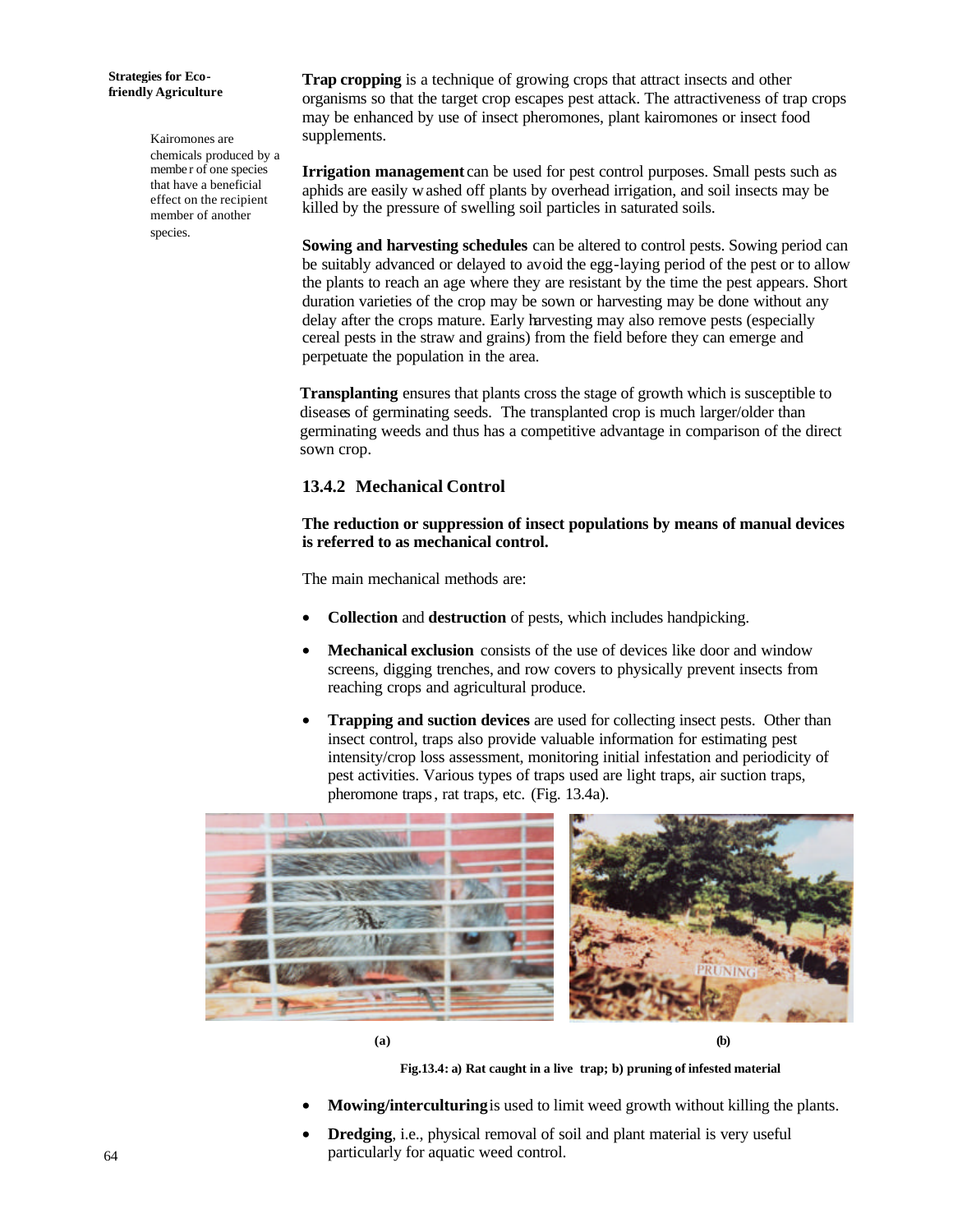• **Clipping**, **pruning**, **flaming** and **burning** of infested shoots and floral parts are **and Weed Management** useful against many pests (Fig. 13. 4b).

**Temperature, sound, controlled atmospheres and radiations** are employed as important methods of physical control. Stored grain insects are controlled by physical methods effectively.

### **13.4.3 Chemical Control**

Under certain circumstances like heavy incidence or pest epidemics, the use of pesticides becomes unavoidable. Often pesticides are the only feasible means of control and provide convenient and economical protection from pests that would otherwise cause significant losses. However, injudicious, careless or excessive use of pesticides can result in poor control, crop damage and hazards to human and animal health and the environment. Pesticide resistance, pest resurgence and secondary pest outbreaks are the major problems created by prolonged use of pesticides. It is desirable that pesticides should be used only when needed. Different groups of available pesticides (including insecticides, fungicides, weedicides, rodenticides) may be used according to the demand of the situations.

### **13.4.4 Biological Control**

The successful control of a pest species through the manipulation of another organism/natural enemy is called **biological control**. Insect pests may be preyed upon or parasitized by other insects. Most insect pests are attacked by bacterial, fungal or viral pathogens. Specific weeds may be controlled by insects with specialized feeding habits. Biological control offers a sustainable, ecologically sound and economically viable solution to the pest problems. The implementation of biological control methods has been categorized into three basic approaches, namely,

- classical,
- augmentation, and
- natural.

The classical approach of biological control is employed when a pest is not native to a given area, assuming that the biological organisms that regulate its population dynamics in its native environment are lacking. In this approach, farmers

- determine the pest's native home,
- locate beneficial organisms that naturally control the pest organism in its native area, and
- if feasible, import, multiply, release and establish the beneficial organisms in the problem area to facilitate biological regulation of the pest problem

If successful, the import and establishment of beneficial organisms results in a long term reduction of the pest problem and repeated release of the beneficial organisms is not required. The process of importing and releasing beneficial organism is complex, since many precautions need to be taken to prevent the introduction of organisms that may have adverse effects.

**Augmentation** is the approach in which beneficial biological organisms are mass reared and released periodically to supplement the natural enemy complex to achieve reduction of a pest problem. This approach may be applied to pest populations that are either native to the area or of foreign origin. In general, augmentation may be considered when it is economic and feasible to rear, multiply, and release a natural enemy of a pest to the point that reduction of the pest problem is achieved. Successful augmentation efforts have been developed for greenhouse environments where altering the balance between a pest and its natural enemy is feasible.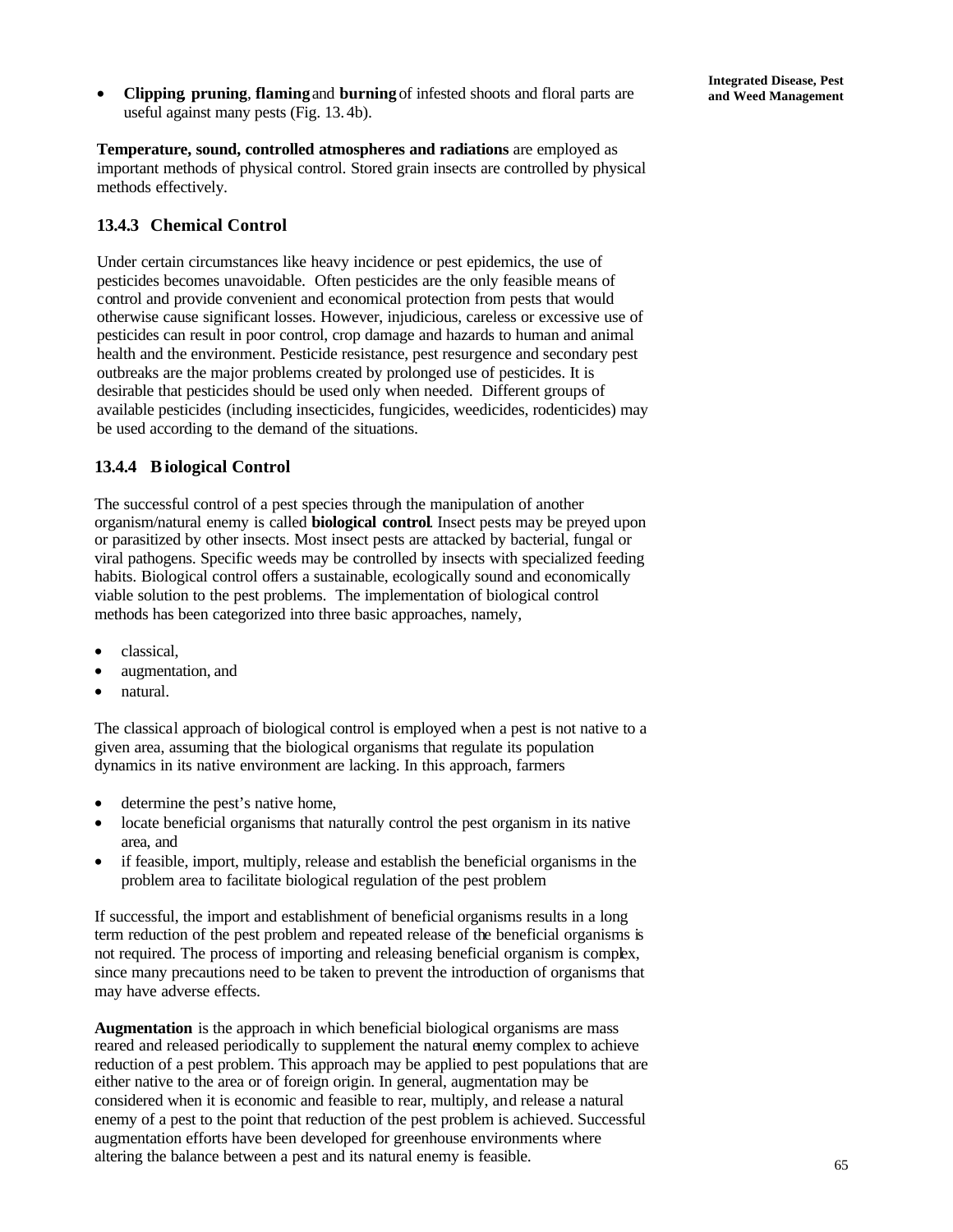**Strategies for Ecofriendly Agriculture**

**Natural** biological control is carried out through natural **predators**, **parasites** and **diseases**. If such forces are not in effect in nature, we would be overrun by pest populations. Populations of natural enemies can be enhanced by selective use of cultural practices or decimated by indiscriminate use of pesticides. In some cases, pesticides have been developed that effectively control a pest population without having a significant effect on beneficial species. For example, a new pesticide for control of alfalfa weevil could effectively kill weevils without harming beneficial parasitic wasps and pollinating bees.

An example of natural control includes the impact of predatory ground beetles on early pests of corn such as cutworms and armyworms. It is observed that the efficacy of a given soil insecticide to reduce cutworm damage may be related to the lack of toxicity of the compound to the ground beetles that prey upon cutworms. Spiders, birds, insects like lady bird, praying mantis, beetles, and several fungi, bacteria, viruses are important bio-control agents (see Fig.13.5).



 **(c) (d)** 

**Fig.13.5: a) Predatory spider; (b) A praying mantis feeding on a moth; (c) Lady bird beetle predating on mealy bug; d) Predatory lady bird beetle larva feeding on the rose aphid**

#### **Bio pesticides (Pathogens)**

Bio pesticides are defined as pesticides of biological origin including micro-organisms and natural products. The term bio pesticide or biological pesticide as defined by FAO, 1996 pertains to **"a generic term, not specially definable, but generally applied to a biological control agent, usually a pathogen, formulated and applied in a manner similar to a chemical pesticide, and normally used for the rapid**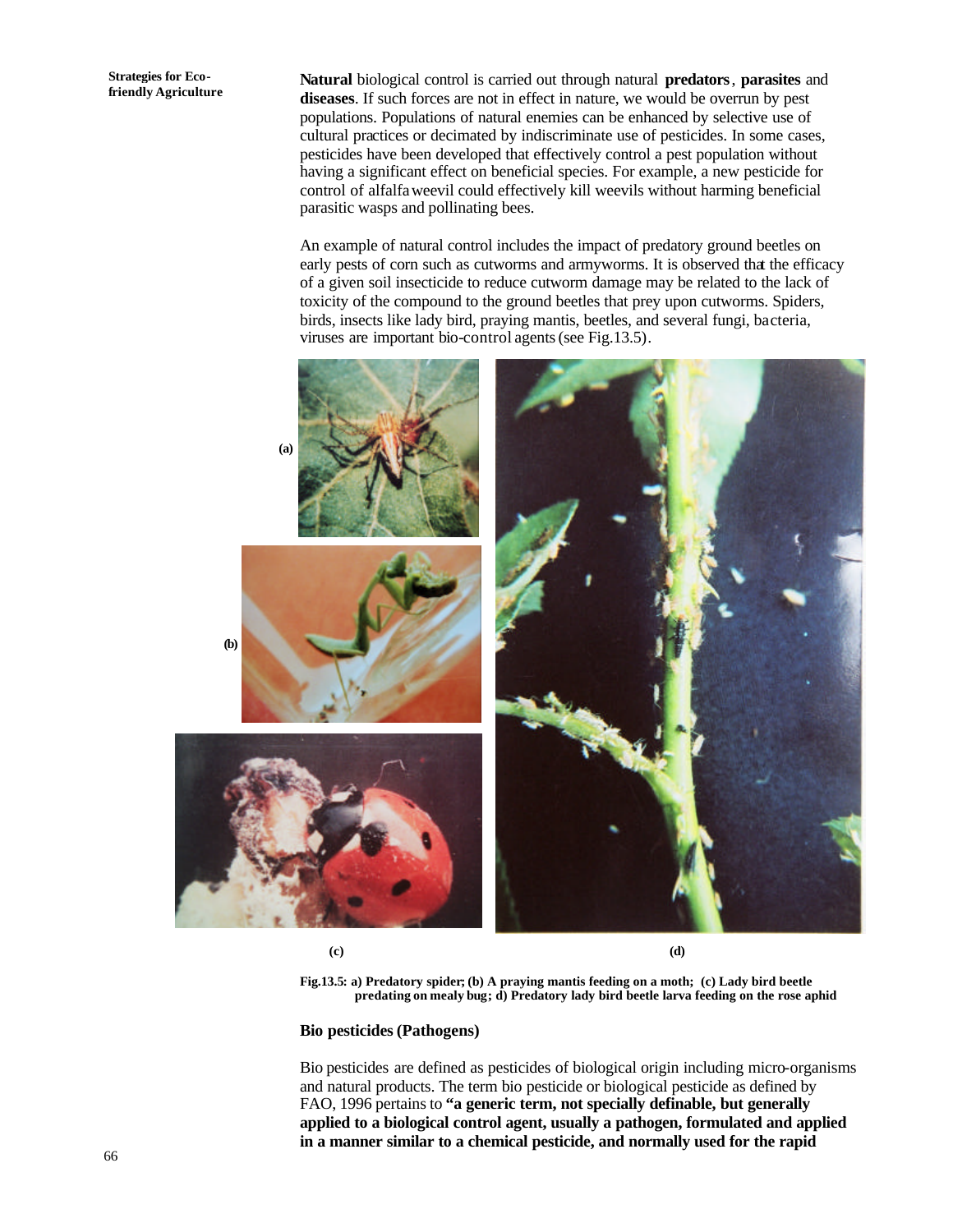**reduction of a pest population for short term pest control"**. The bio pesticides are broadly classified into two groups:

- Microbial pesticides.
- Botanical pesticides.

**Microbial pesticides are bio pesticide formulations containing bacteria, fungi, virus, protozoa or nematodes as pest control agents** (Fig.13.6).



**Fig.13.6: Castor semi looper larva attacked by a virus**

The prospects of microbial control of agricultural pests seem to be very good. We present below some success stories of biological control in India. The work on biological control of crop pests in India commenced with the introduction of vedalia beetle, *Rodolia cardinalis* for the control of cottony cushion scale, *Icerya purchasi* and *Dactylopius opuntiae* for the control of prickly pear in the first quarter of the previous century. In recent years the successful biological control programmes in the country include sugarcane *Pyrilla, gram* caterpillar, water hyacinth, etc.

- i) **Sugarcane** *Pyrilla***:** The outbreak of this injurious pest was successfully controlled by the use of potential bio control agents like *Epincania melanoleuca* in Uttar Pradesh, Punjab and Haryana in 1985. This saved the loss to the tune of Rs.80.00 million in two years. This parasite has also been successfully introduced for sugarcane *Pyrilla* control in the State of West Bengal, Orissa, Gujarat, Maharashtra, Tamil Nadu, Karnataka and Kerala. During 1994, the severe incidence of sugarcane *Pyrilla* in Karnataka could be successfully controlled by release of *E. melanoleuca* from northern states and by augmentation of *Tetrastichus pyrillae*.
- ii) *Heliothis***:** Use of Nuclear Polyhedrosis Virus (NPV) against gram pod borer has given spectacular success in biological control of *Heliothis*, one of the dreaded pests of pulses, cotton, vegetables, oilseeds, etc., in Tamil Nadu, Karnataka, Gujarat and other States.
- iii) **Water Hyacinth:** Two exotic weed control insects viz., *Neochetina eichhorniae* and *N. bruchi* have been successfully employed for the biological control of water hyacinth in the States of Karnataka and U.P.
- iv) *Salvinia* **weed:** *Cyrtobagus salviniae* has successfully controlled the *salvinia* weed (water fern) in the water bodies in Kerala which has provided relief in navigation and irrigation.
- v) *Agrobacterium tumefaciens***:** Crown gall is a serious bacterial disease caused by the bacterium *Agrobaterium tumefactiens*. Biological control of this pathogen was achieved by dipping bare-root transplants into a suspension of a nonpathogenic strain of the bacterium *Agrobacterium radiobacter*.

**Botanical pesticides** are insecticides of plant origin extracted from seed, flower, leaves, stem and roots. Plants are rich sources of bioactive organic chemicals.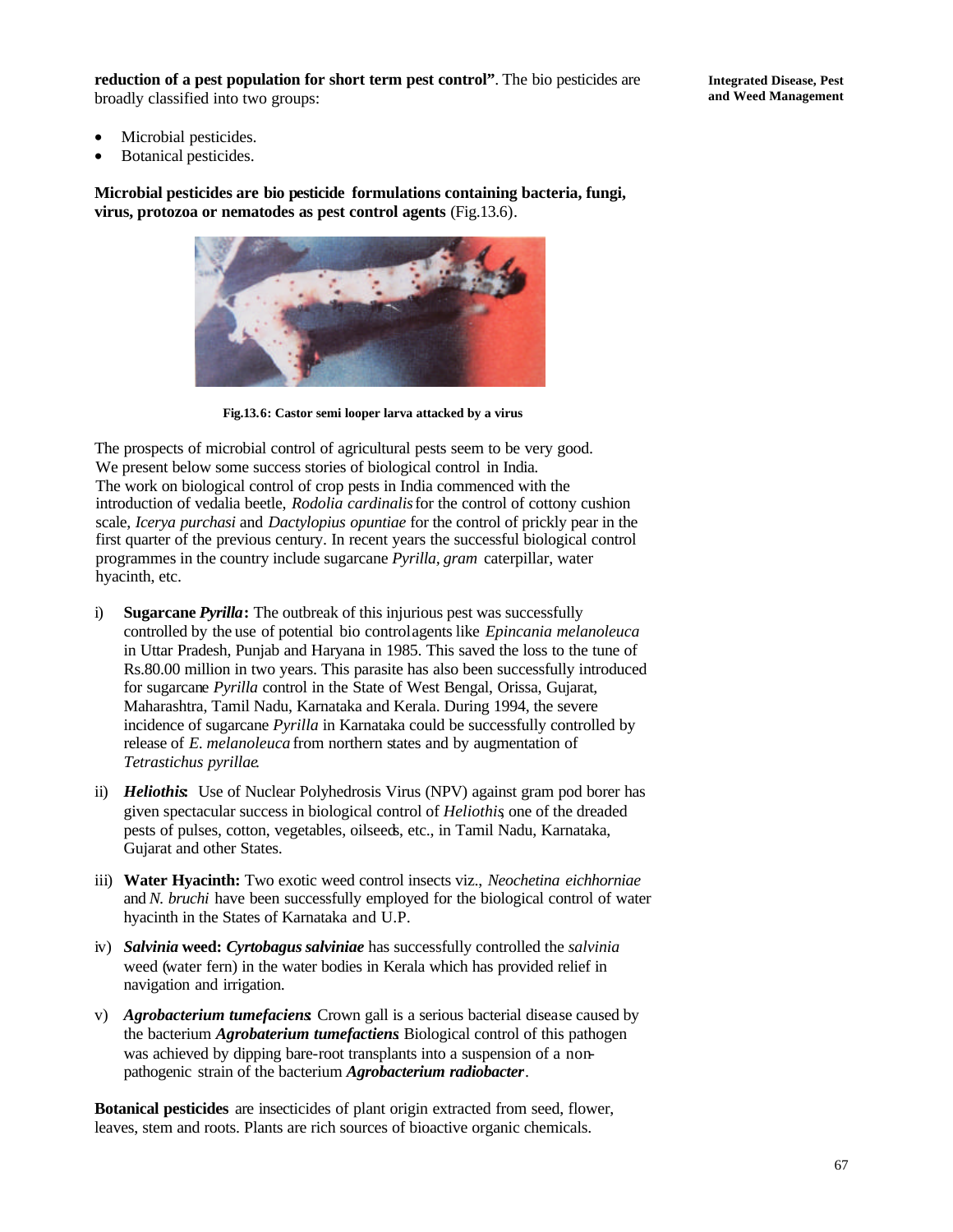*Neem*, *Pyrethrum*, *rotenone* and *nicotine* are the four most important sources for botanical pesticides. The bioactivity of *neem* products has attracted the attention of scientists the world over. All parts of the *neem* tree (leaves, fruits, seed kernel) possess insecticidal activity but see d kernel is the most active one.

The potential for development of biological control for a wide range of pest problems is significant. However, development of successful biological control technologies often requires significant investments into research that may or may not readily produce satisfactory results. To date, biological control has not been a marketable product like chemical controls and research efforts into the field have been limited. Furthermore, implementation and evaluation of biological controls are often more complex than that of chemical methods.

**Host plant resistance** is an inheritable trait that enables the plant to inhibit the growth of insect population or to recover from injury caused by populations that were not inhibited to grow. Interaction between host plants and insects are spread over a wide range of intensity. Breeding insect-resistant varieties is an essential feature of host plant resistance for which development and standardization of screening techniques is an essential pre-requisite.

**Transgenic plants** are plants with a gene or genetic construct that has been introduced by molecular techniques for specific tasks. Genetic engineering may serve as a boon to pest management if exploited correctly. Bt cotton is a transgenic cotton in which a special type of protein called cry protein is produced by introducing a bacterial gene. Bt cotton is highly effective against cotton boll worms (Fig. 13.7).



**Fig.13.7: Insect infestation on Bt (right) and non-Bt (left) cotton (Source: envfor.nic.in/news/ aprjun02/aftcbci.html)**

Examples of approved virus-resistant varieties include the following:

- i) Cucumber mosaic virus, watermelon mosaic virus and zucchini yellow mosaic virus resistance has been available in squash varietie s.
- ii) Papaya rings pot virus resistance in papaya is one of the few examples of transgenic varieties.
- iii) Potato leaf roll virus resistance has been available since 1998 and only in combination with insect resistance.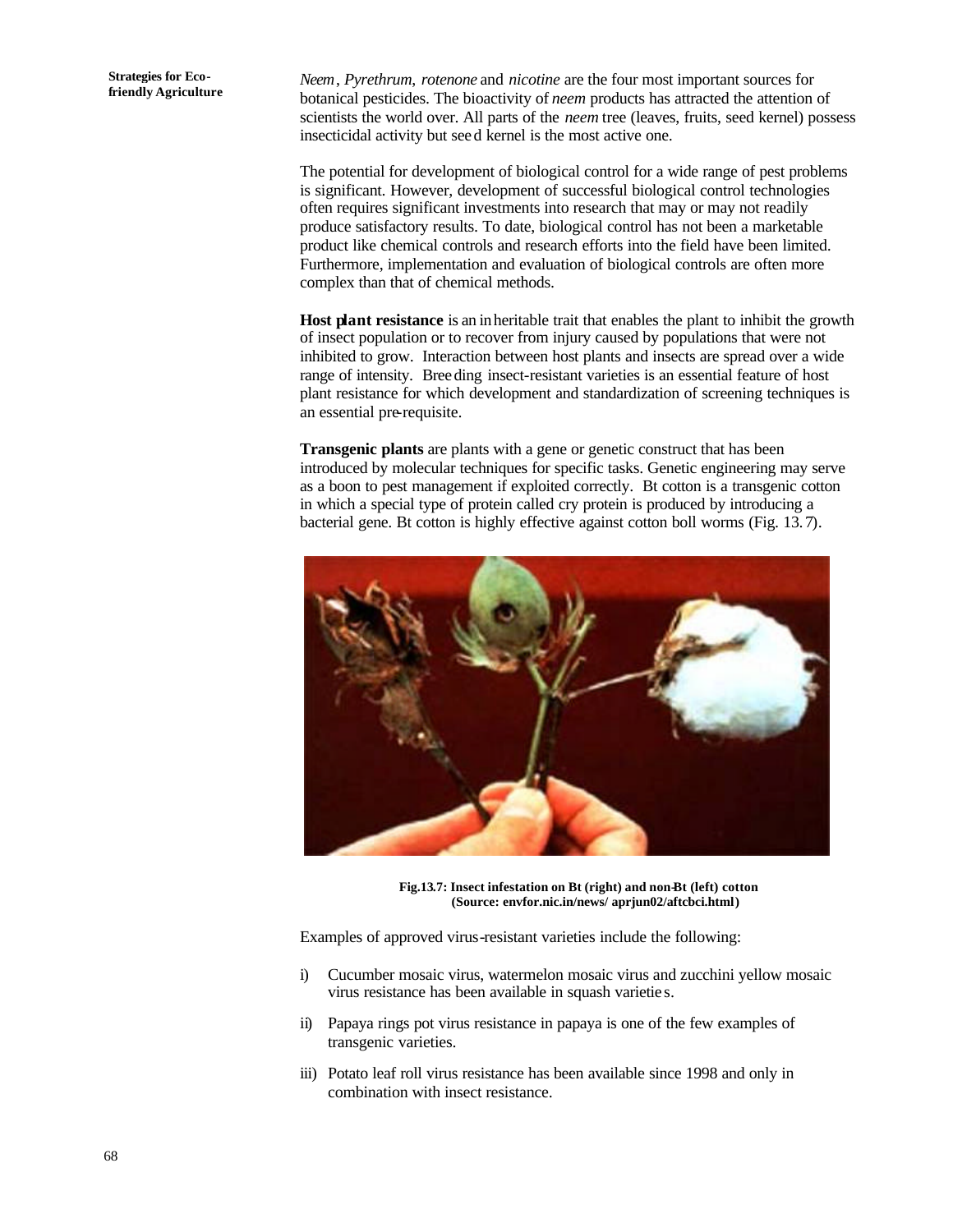## **13.4.5 Pest Modelling and Remote Sensing**

A simplified representation of a system is termed as a model. Agricultural systems are dynamic and continuous systems as these show gradual continuous changes. The models representing them are termed as dynamic continuous models, which are also known as crop growth simulation models. A crop growth simulation model coupled with pest damage mechanisms is called a **crop-pest model**. Simulation models can be used for the determination of economic injury levels of pests, pest risk analysis, pest forecasting and assessing effects of climate change on crop growth and productivity.

**Observation of objects from a distance is called remote sensing**. By remote sensing, pest incidence on plants is detected by change in the colour of leaves. In India, remote sensing has been used for locating favourable places for locust breeding in desert areas and assessing severity of white fly incidence in Andhra Pradesh.

## **13.4.6 Legislative Control**

The pests introduced from outside have frequently been found to inflict greater damage than the indigenous ones. Legislation is required to:

- a) Prevent the introduction of foreign pests, diseases and weeds.
- b) Prevent the spread of already established pests, diseases and pests from one region to another within the country.
- c) Motivate the farmers for the application of effective control measures to prevent damage by already established pests, diseases and weeds.
- d) Prevent the adulteration, misbranding and mishandling of pesticides or other devices used for the control of pests and to determine their permissible residue tolerance in food stuffs.
- e) Regulate the activities of people engaged in pest control operations and take precautions in the application of hazardous pesticides.

In India, at present two categories of regulatory measures are in operation for control of pests, diseases and weeds, viz.

- i) legislative measures through plant quarantine, and
- ii) legislative measures through State Agricultural Pests and Diseases Act.

You may now like to attempt an exercise on these concepts.

# **SAQ 3**

- a) List the major practices adopted in cultural and mechanical control of pests.
- b) What do you understand by biological control? Why is it an important component of IPM?

# **13.5 IPM Initiatives**

IPM has been implemented world wide and has been found to work well on many crops. Its principles are being applied to many other areas around the world. In this section, we describe some examples of successful implementation of IPM.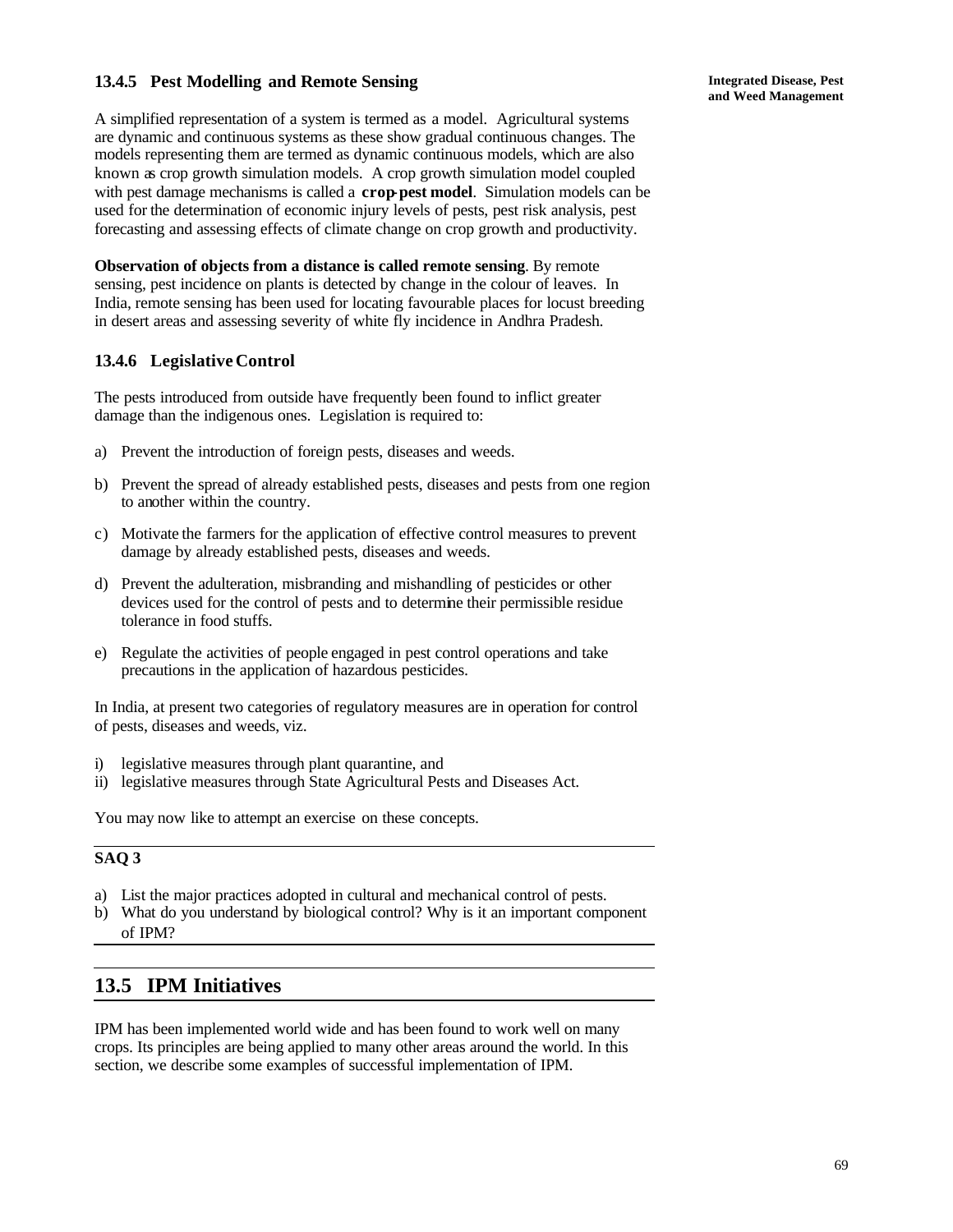# **friendly Agriculture 13.5.1 Community based IPM Approach**−**Farmer Field School**

The training approach, which has been used to help farmers learn about IPM, is called the Farmer Field School (FFS). The concept of the farmer field school (FFS) as an extension activity was initially developed by FAO, validated by Indonesia and subsequently by India and other countries. FFS has given small farmers practical experience in agro-ecosystem analysis, providing the tools they need to practice IPM in their own fields. FFS also provides a natural starting point for farmer's innovation covering the whole range of issues relating to crop management and plant health. The success of FFS has opened up a new approach to the development of sustainable, small scale agricultural system. The approach places farmers at the centre of the IPM, empowering them as the key pest management decision maker.

Once this foundation has been laid, farmers are better able to act on their own initiatives, and to sharpen their observation, research and communicative skills. Thus the Farmer Field School sets in motion a longer-term process, in which opportunities are created for local leadership to emerge and for new, locally devised strategies to be tested.



**Fig.13.8: Farmers in Ecuador learning about FFS (Source: www.ag.vt.edu/.../Ecuador/ bigimages/DSCN8781.jpg)**

#### **13.5.2 Examples from Around the World**

IPM programmes for various crops are being successfully implemented in different countries. For example, since 1972, IPM programmes have been implemented in the USA for 16 crops (including cotton, corn, sorghum, soybean, alfalfa, citrus, apples and peanuts), on about one million acres. Many farmers in these programmes have reduced pesticide use and cost by 30-50% compared to conventional approaches. Some examples are: One cotton farmer reduced the number of pesticide applications from 27 to 17. Farmers in Texas (USA) reduced insecticide use on sorghum by 73%. New Jersey sweet corn growers cut insecticide usage by as much as 20% with no sacrifice in quality of this high value, low threshold crop. In 1975 Evaluation of 25 Integrated Pest Management Programs for Cotton, Peanuts, and Tobacco in the U.S. revealed that

- Crop yield actually increased in 72% of the programs.
- Pesticide use was decreased in 86% of the programs.
- Production costs decreased in 85% of the programs.
- Profit increased in 95% of the programs.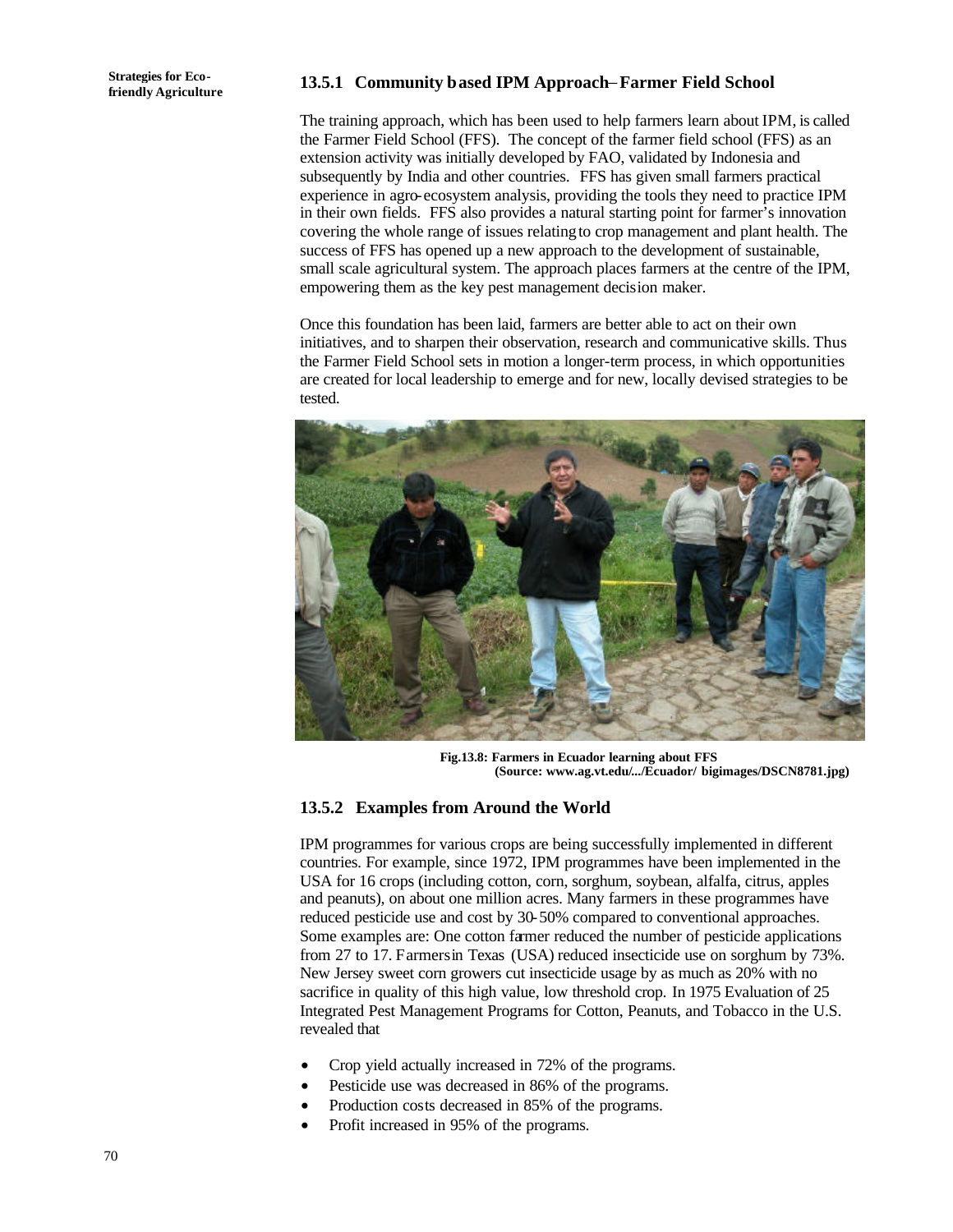| Crop                     | <b>IPM Components</b>                                                                                           | <b>Pesticide reduction</b>                                                                                                                                 | Savings and other<br>benefits                                                                 |
|--------------------------|-----------------------------------------------------------------------------------------------------------------|------------------------------------------------------------------------------------------------------------------------------------------------------------|-----------------------------------------------------------------------------------------------|
| Rice<br>(Indonesia)      | Parasitoid<br>conservation, plant<br>resistance, need based<br>pesticide use,<br>pesticide subsidy<br>abolished | 50% number of<br>applications from 4<br>(1986) to 0.8 (1991).<br>Pesticide production<br>decline by 75%                                                    | Subsidy abolition<br>benefit of 67-100<br>million/yr. Net profit<br>up by 12%.                |
| Cotton<br>(Egypt)        | Pheromones for key<br>pest scouting, pest<br>thresholds used                                                    | 70% reduction<br>nationally,<br>application from 8 to<br>$2 - 4$                                                                                           | 35 million/yr<br>reduction in import<br>cost of pestic ides                                   |
| Sugarcane<br>(Pakistan)  | Release of parasitoids,<br>avoiding post-harvest<br>burning to conserve<br>beneficials                          | Aerial application<br>avoided, chemical<br>application<br>effectively removed                                                                              | Net farmer income up<br>by $9.15\%$ per yr                                                    |
| Soybean<br>(Brazil)      | Scouting, natural<br>enemies, need based<br>pesticides especially<br>NPV biopesticide                           | Reduction in annual<br>applications from 12<br>$\frac{10}{9}$                                                                                              | Superior crop yield                                                                           |
| Mango<br>(Pakistan)      | Shelters for predators,<br>traps for fruit flies,<br>reduced chemical<br>treatment for hoppers                  | Pesticides eliminated<br>for all pests except<br>hoppers where<br>application restricted<br>to part of the tree.<br>Application reduced<br>from $5$ to $1$ | 14 fold reduction in<br>cost of chemical<br>control. Reduced<br>outbreaks of scale<br>insects |
| Cabbage<br>(Taiwan)      | Exotic parasitoids,<br>timing of planting,<br>need-based<br>biopes ticide                                       | Spray frequency<br>halved                                                                                                                                  | Substantial reduction<br>in cost.                                                             |
| Banna<br>(Costa<br>Rica) | Economic thresholds<br>developed for moth<br>pests. Fruit bagged for<br>thrips control                          | Complete removal of<br>pesticide use after<br>several years                                                                                                | Removal of pesticide<br>cost and<br>environmental and<br>health benefits                      |

| Table 13.2: Successful IPM initiatives in different countries for various crops |  |
|---------------------------------------------------------------------------------|--|
|---------------------------------------------------------------------------------|--|

With this, we end our discussion on IPM and summarise the contents of this unit.